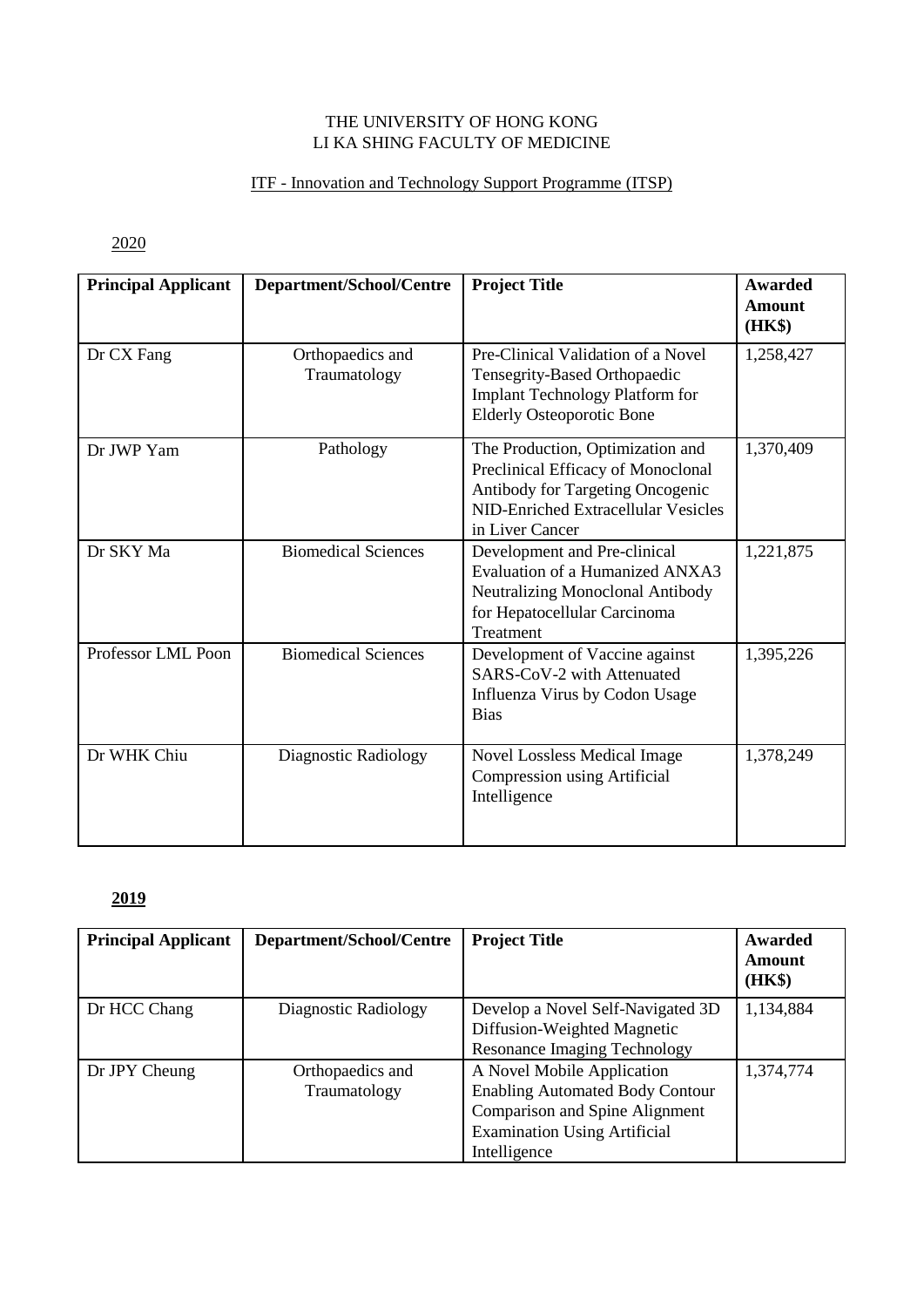| Professor FKL      | Orthopaedics and           | The Anti-Migration Osteoporotic           | 2,639,641 |
|--------------------|----------------------------|-------------------------------------------|-----------|
| Leung              | Traumatology               | Thread: A Technology Platform for         |           |
|                    |                            | the Next Generation of Bone               |           |
|                    |                            | <b>Implants for Elderly Patients with</b> |           |
|                    |                            | Fractures of the Hip, Shoulder, and       |           |
|                    |                            | Spine                                     |           |
| Professor KWK      | Orthopaedics and           | Development of Sponge-Like                | 1,069,762 |
| Yeung              | Traumatology               | Monodisperse PLGA/Alginate Core-          |           |
|                    |                            | Shell Microsphere Delivery Device         |           |
|                    |                            | to Enable Precisely Controlled            |           |
|                    |                            | Release of Magnesium Ions for In-         |           |
|                    |                            | Situ Bone Regeneration                    |           |
| Professor YL Lau   | Paediatrics and Adolescent | Development of a molecular                | 1,388,487 |
|                    | Medicine                   | diagnosis tool for Primary                |           |
|                    |                            | Immunodeficiency patients                 |           |
| Professor LML Poon | Public Health              | Development of genetically stable         | 1,398,712 |
|                    |                            | codon bias influenza virus of live        |           |
|                    |                            | attenuated vaccine potential              |           |

| <b>Principal Applicant</b> | Department/School/Centre         | <b>Project Title</b>                                                                                            | Awarded<br>Amount<br>(HK\$) |
|----------------------------|----------------------------------|-----------------------------------------------------------------------------------------------------------------|-----------------------------|
| Dr SL Wong                 | <b>Biomedical Sciences</b>       | Advanced Platform for High-<br>throughput Discovery of Three-way<br><b>Combination Therapies</b>                | 1,399,906                   |
| Dr WKW Seto                | Medicine                         | An Artificial Intelligence System For<br>The Detection And Characterization<br>Of Early Liver Cancer            | 4,232,540                   |
| Professor KWK<br>Yeung     | Orthopaedics and<br>Traumatology | Development of Magnesium Based<br>Osteogenic Bionanocomposites for<br>Bone Specific Bio-scaffold 3D<br>Printing | 1,199,985                   |

| <b>Principal Applicant</b> | Department/School/Centre | <b>Project Title</b>                                                                                                                                                                                        | Awarded<br>Amount<br>(HK\$) |
|----------------------------|--------------------------|-------------------------------------------------------------------------------------------------------------------------------------------------------------------------------------------------------------|-----------------------------|
| Professor Y Feng           | Chinese Medicine         | Secondary Development of Classical<br>Chinese Medicine Formula<br>Huanglian Jiedu Decoction<br>(HLJDD): HLJDD Reducing<br>Chemotherapy-induced Diarrhoea<br>and Improving Chemotherapy<br>Response          | 1,194,684                   |
| Dr CWS Sze                 | <b>Chinese Medicine</b>  | Research and Development of the<br>Chinese Medicine Formula ZB and<br>Its Bioactive Compounds as<br><b>Adjuvant Therapy for Colon Cancer</b><br>and for Alleviation of<br>Chemotherapy-Induced Osteoporosis | 1,115,221                   |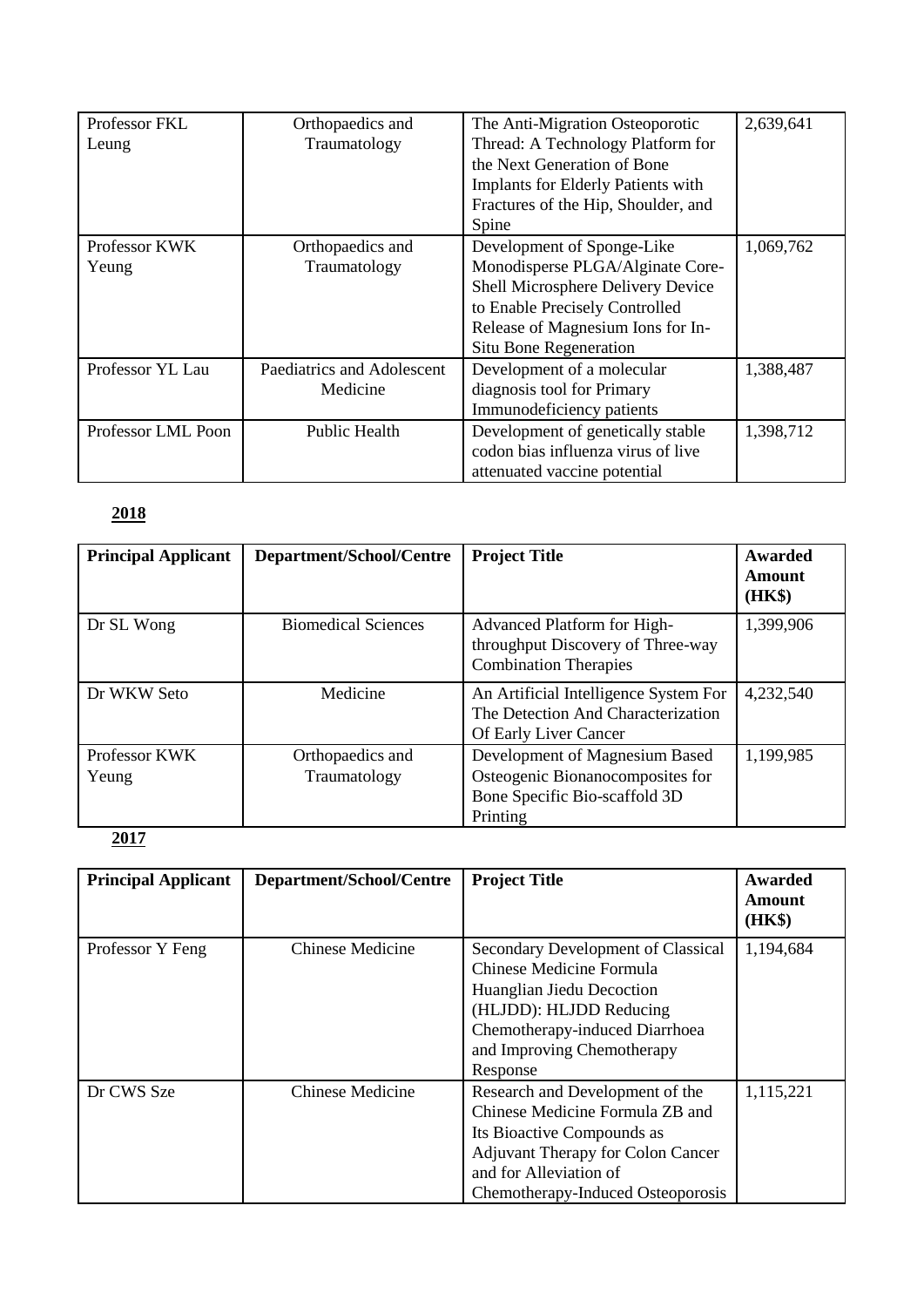|                   |                  | using Network and Systems<br>Pharmacological Approaches |           |
|-------------------|------------------|---------------------------------------------------------|-----------|
|                   |                  |                                                         |           |
| Professor Z Chen  | Microbiology     | A Novel Therapeutic AAV-vectored                        | 1,399,550 |
|                   |                  | <b>Bi-Specific Neutralizing Antibody</b>                |           |
|                   |                  | against HIV/AIDS                                        |           |
| Dr Y Hu           | Orthopaedics and | A Novel Measurement System of                           | 1,397,574 |
|                   | Traumatology     | <b>Hand Function</b>                                    |           |
| Dr TM Wong        | Orthopaedics and | A Novel Osteoporotic Bone Fracture                      | 1,398,114 |
|                   | Traumatology     | Simulation System Enabling Safer                        |           |
|                   |                  | and More Effective Fracture Fixation                    |           |
|                   |                  | Surgery and Implant Design for                          |           |
|                   |                  | <b>Elderly Patients</b>                                 |           |
| Professor US Khoo | Pathology        | Testing Ivabradine on Patient                           | 1,329,925 |
|                   |                  | Derived Xenografts: A Novel                             |           |
|                   |                  | Potential Targeted Treatment for                        |           |
|                   |                  | <b>Breast Cancer</b>                                    |           |

| <b>Principal Applicant</b> | Department/School/Centre         | <b>Project Title</b>                                                                                                                                    | Awarded<br>Amount<br>(HK\$) |
|----------------------------|----------------------------------|---------------------------------------------------------------------------------------------------------------------------------------------------------|-----------------------------|
| Dr RCC Chang               | <b>Biomedical Sciences</b>       | Establishment of pre-clinical<br>platform and a novel 3D tissue<br>visualisation protocol for therapeutic<br>drug development of Lewy Body<br>Dementias | 1,169,961                   |
| Professor FKL<br>Leung     | Orthopaedics and<br>Traumatology | Development of Anti-Cutout<br>Implants for Internal Fixation of<br>Osteoporotic Femoral and Humeral<br><b>Neck Fractures</b>                            | 1,966,569                   |

| <b>Principal Applicant</b>     | Department/School/Centre         | <b>Project Title</b>                                                                                                                           | Awarded<br>Amount<br>(HK\$) |
|--------------------------------|----------------------------------|------------------------------------------------------------------------------------------------------------------------------------------------|-----------------------------|
| Professor KR<br><b>Boheler</b> | <b>LKS Medical Faculty</b>       | Establishing an internationally<br>competitive Stem Cell Biotech<br>Cluster in HK: Bioartificial Human<br><b>Hearts</b>                        | 10,000,000                  |
| Dr Y Hu                        | Orthopaedics and<br>Traumatology | Development of a wearable<br>transcranial dc-stimulator for chronic<br>pain management                                                         | 1,248,904                   |
| Professor KWK<br>Yeung         | Orthopaedics and<br>Traumatology | Development of a Degradable<br><b>Hybird Bioactive Coating for</b><br><b>Osteoporotic Fracture Fixation</b><br>Implants (Clustered Project #4) | 1,369,932                   |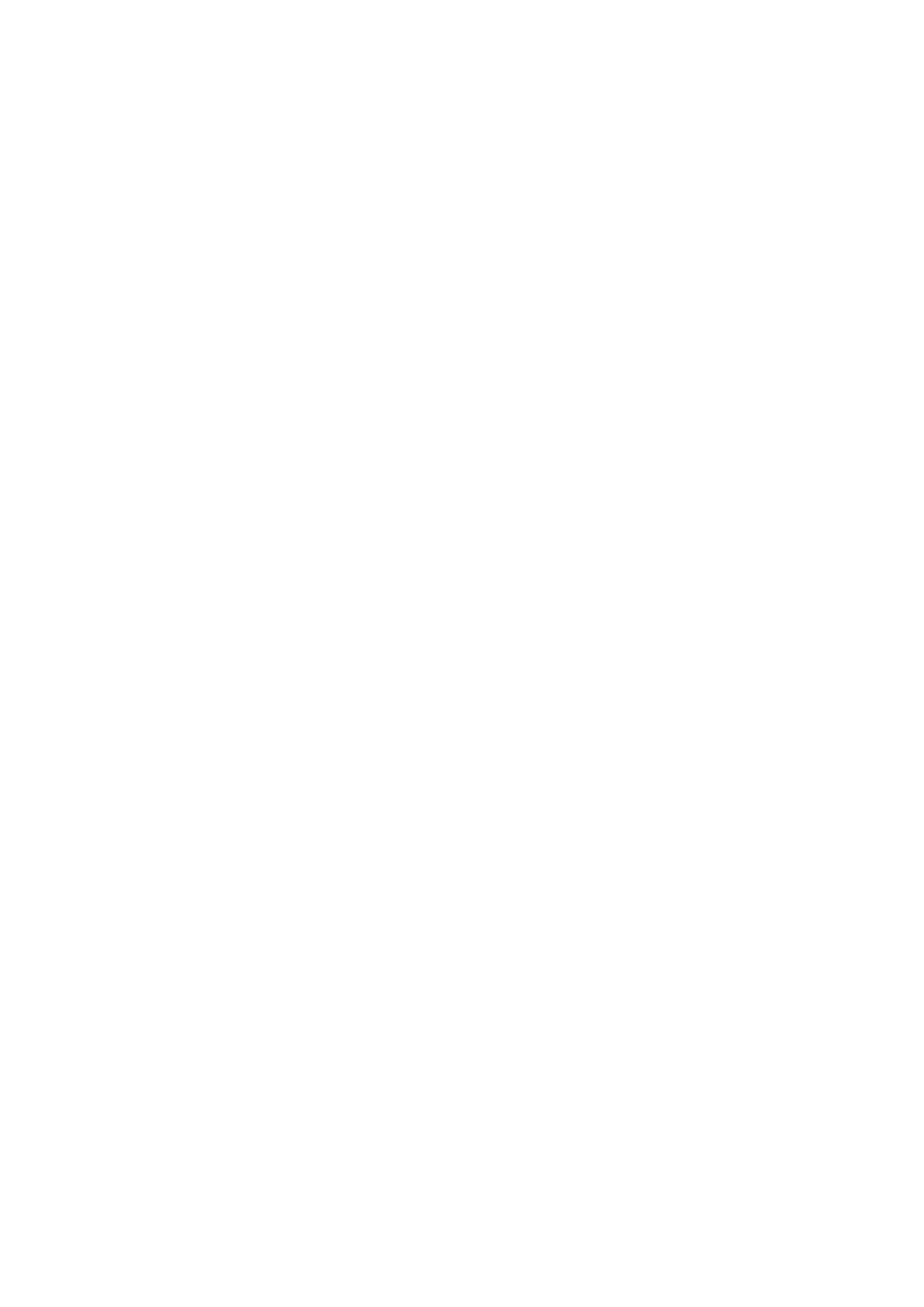| <b>Principal Applicant</b> | Department/School/Centre | <b>Project Title</b>                                                                                | Awarded          |
|----------------------------|--------------------------|-----------------------------------------------------------------------------------------------------|------------------|
|                            |                          |                                                                                                     | Amount<br>(HK\$) |
| Professor HF Tse           | Medicine                 | Development of Wireless Powered<br>Miniature Pacing Devices for<br><b>Cardiac Rhythm Management</b> | 1,399,993        |
| Professor Z Chen           | Microbiology             | A New Therapeutic Vaccine for<br><b>HIV/AIDS</b>                                                    | 1,391,408        |

| <b>Principal Applicant</b> | Department/School/Centre | <b>Project Title</b>                                                                                                                                        | Awarded<br>Amount<br>(HK\$) |
|----------------------------|--------------------------|-------------------------------------------------------------------------------------------------------------------------------------------------------------|-----------------------------|
| Professor HF Tse           | Medicine                 | Viral-Vector Integration-Free<br>Human Induced Pluripotent Stem<br>Cells Platform Derived from Urine<br>Samples for Disease Diagnosis and<br>Drug Screening | 993,031                     |
| Professor US Khoo          | Pathology                | Development of Antibody Specific<br>to Splice Variant of NCOR2 for the<br>Management of Breast Cancer                                                       | 899,845                     |